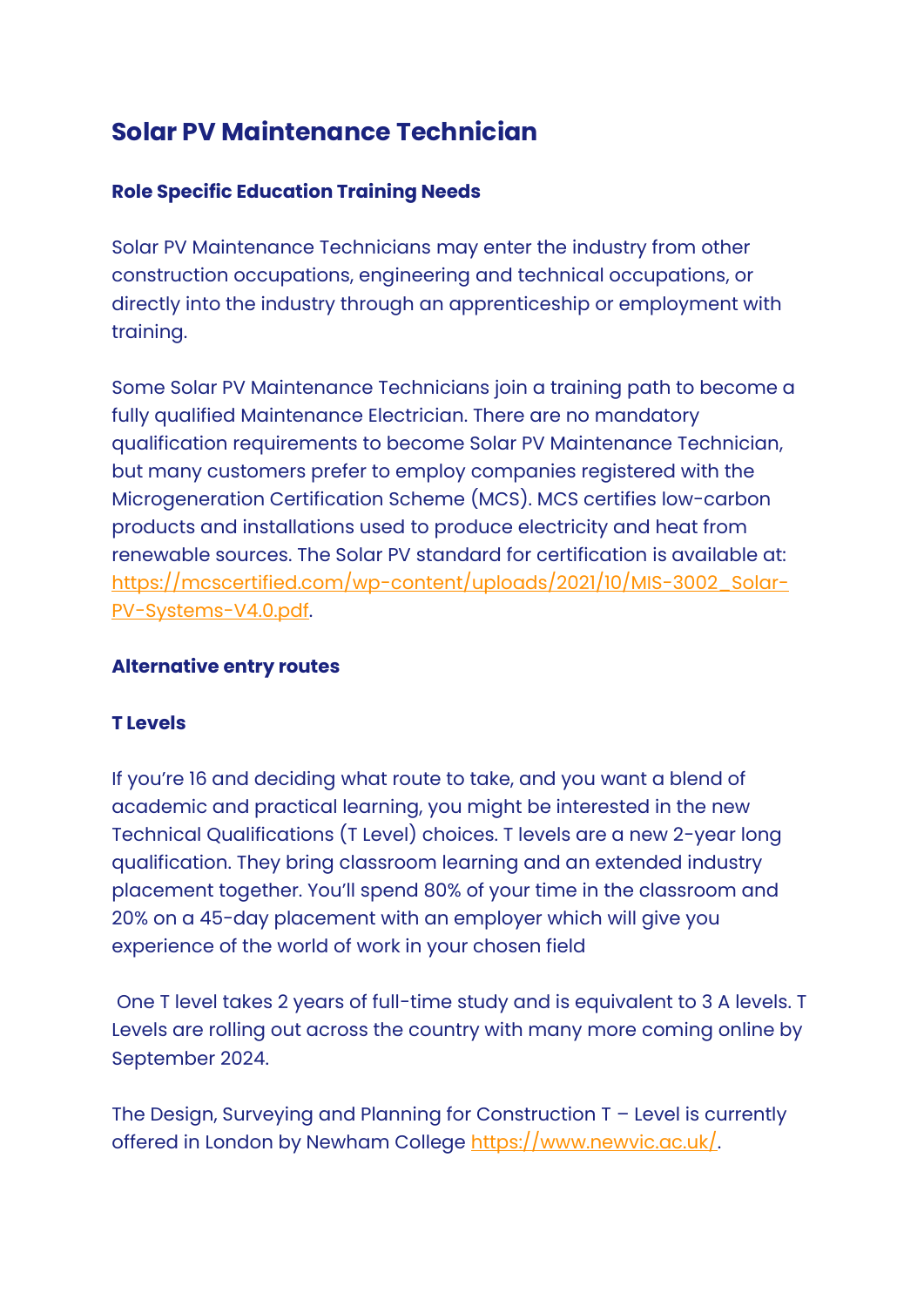The Building Services Engineering for Construction is offered in London by Barking and Dagenham College [https://www.barkingdagenhamcollege.ac.uk/.](https://www.barkingdagenhamcollege.ac.uk/)

Other colleges across London will begin to offer these courses from September 2022.

You can search for a relevant T Level delivered in your location here: [https://www.tlevels.gov.uk/students/find?Postcode=&ShouldSearch=True&](https://www.tlevels.gov.uk/students/find?Postcode=&ShouldSearch=True&SearchedQualificationId=48&TotalRecordCount=22&SelectedQualificationId=0) [SearchedQualificationId=48&TotalRecordCount=22&SelectedQualificationI](https://www.tlevels.gov.uk/students/find?Postcode=&ShouldSearch=True&SearchedQualificationId=48&TotalRecordCount=22&SelectedQualificationId=0)  $d=0$ .

### **Vocational Qualifications**

There are various vocational qualifications that you can take at school or college to help you gain entry into this occupation. Make sure you choose a qualification that will give you good options in the future. You will need to check what the qualification actually qualifies you to do.

## **Apprenticeships**

Apprenticeships are a common and popular route to take at age 16, 18 or older. This is because during your apprenticeship you are employed and earn a wage while you study to learn your profession. There are many apprenticeships relevant to this occupation at Level 2 or 3. Your employer will help you decide which one is right for you depending on your career aspirations, or you could look for an employer who offers the apprenticeship you wish to take

A list of suggested apprenticeship is included under the 'Training' section of the Solar Skills: London resource portal.

#### **Career Prospects and Progression**

After gaining experience in solar PV maintenance, you may wish to progress your career by becoming a fully qualified Maintenance Electrician as detailed in the career progression route for Solar PV Panel Installer.